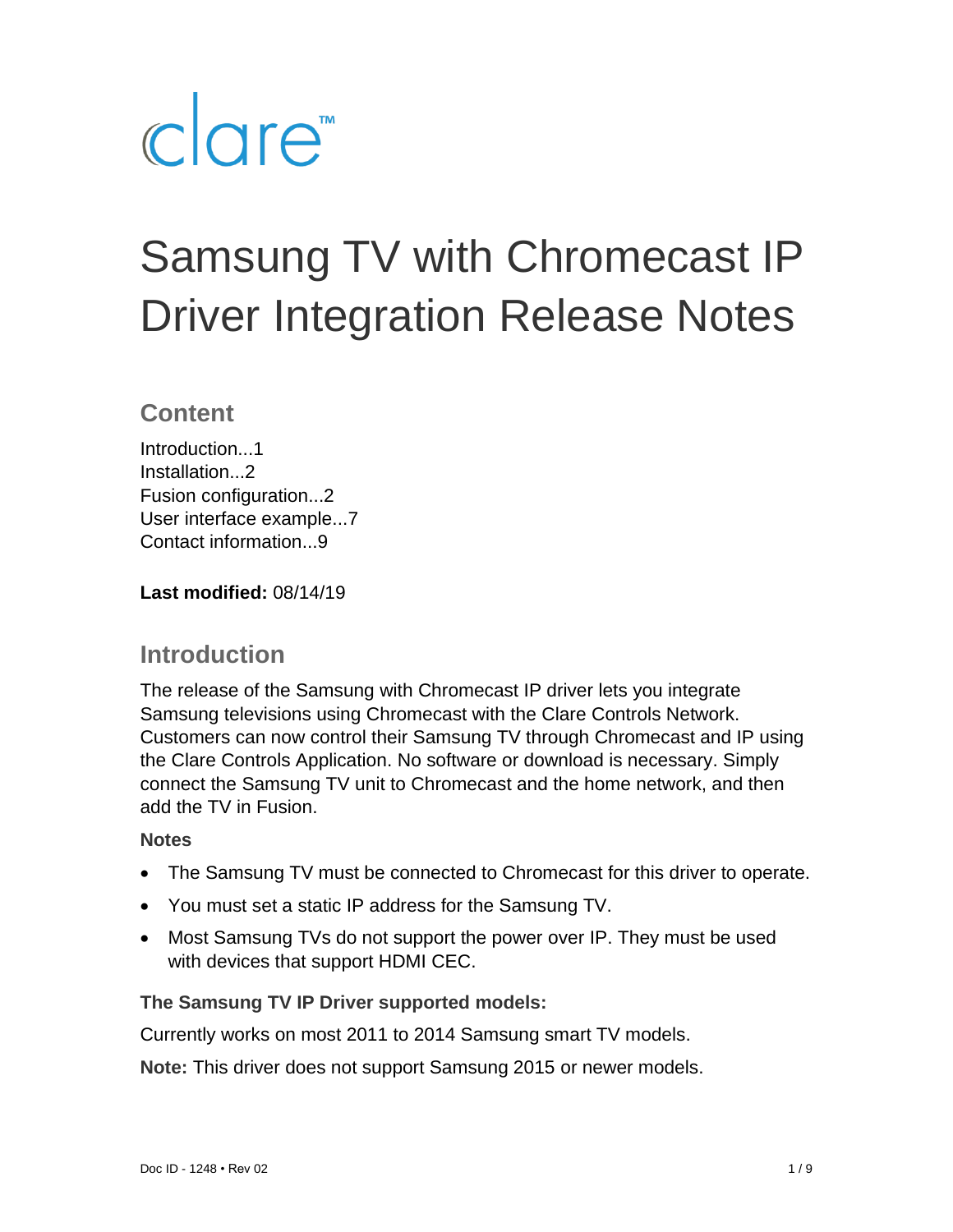# **Installation**

Only qualified technicians should install or connect any devices used with Clare Controls products. Refer to the installation instructions that came with your Samsung TV and Chromecast devices. Clare Controls does not assume any responsibility for damages caused by improper installation or connection to the data network.

**Note:** A static IP address must be set for the Samsung TV.

Before adding the Samsung TV to your Fusion project, you will need to connect it to Chromecast and obtain the Chromecast hostname.

#### **To get the Chromecast hostname:**

- 1. Connect the Chromecast to the Samsung TV HDMI 3 Input. Use the instructions provided with your Chromecast device.
- 2. Look at Chromecast screensaver on the Samsung TV. The bottom-left corner displays the Chromecast hostname. For example – Chromecast1654.local.
- 3. Write down the hostname, this is required for Fusion programming.
- 4. Add the Samsung TV in Fusion.

**Note:** The TV will power on to HDMI 3 and can then be changed to the desired Input. See ["To configure the scene:](#page-5-0) [6.](#page-5-0)

## **Fusion configuration**

Configure the device in Fusion to enable the Samsung TV to function with the Clare Controls UI.

#### **To add the SamsungTV IP Driver:**

1. Open your Fusion project.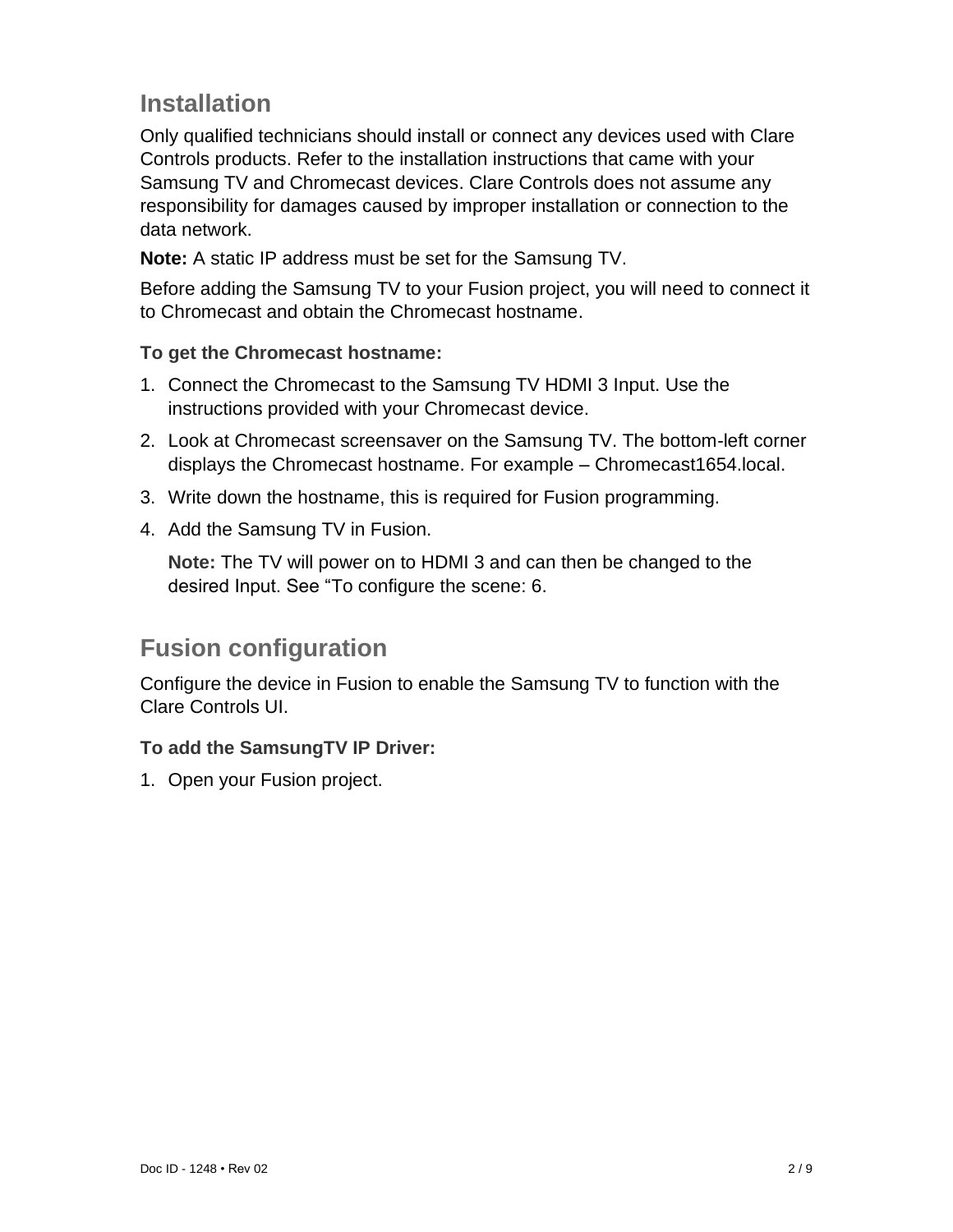2. Click the **Devices** tab, and then click the **New Device** button  $\bullet$ . The Select Template dialog displays.

| type filter text                                |  |
|-------------------------------------------------|--|
| <b>Access</b>                                   |  |
| $\blacksquare$                                  |  |
| 76 Climate                                      |  |
| <b>B</b> Entertainment IP Devices<br>ä.         |  |
| → 首目 Cable/Sat TV Tuner                         |  |
| ▶ B Projector                                   |  |
| <b>Receiver</b>                                 |  |
| → Šwitcher                                      |  |
| ⊿ñ ™                                            |  |
| Hydra Connect - HDMI CEC - Display Control (IP) |  |
| One-Way IP (Custom)                             |  |
| Samsung TV (IP)                                 |  |
| <b>B</b> Entertainment IR Devices               |  |
| Entertainment Serial Devices                    |  |
| > K Fireplace                                   |  |
| <b>E</b> Lighting                               |  |
| Communication Method: Other                     |  |
|                                                 |  |

- 3. Browse to **Samsung- TV (IP)**. **Entertainment IP Devices** > **TV** > **Samsung TV (IP)**
- 4. Click **OK**.

The device **Details** tab displays. If desired, enter a name and notes for the device.

| 首*Game Room Samsung 8  |                                                                                                                 |             | $=$ $\Box$ |
|------------------------|-----------------------------------------------------------------------------------------------------------------|-------------|------------|
|                        |                                                                                                                 | <b>HKES</b> |            |
| Details Configure Test |                                                                                                                 |             |            |
| Icon: $\sum$           |                                                                                                                 |             |            |
| Name:                  | Game Room Samsung                                                                                               |             |            |
| Manufacturer:          | Samsung                                                                                                         |             |            |
| Model Number:          | Most Models                                                                                                     |             |            |
| Master Template:       | Samsung TV (IP) Change Device Template                                                                          |             |            |
| Types: TV              |                                                                                                                 |             |            |
| Notes:                 | **Requires Google Chromecast for Power On over IP.<br>-Add name of Chromcast as Chromecast Hostname plus .local | A<br>ь.     |            |
| Version: $1.0.0$       |                                                                                                                 |             |            |
| Last Modified          | 2015/11/23 18:13                                                                                                |             |            |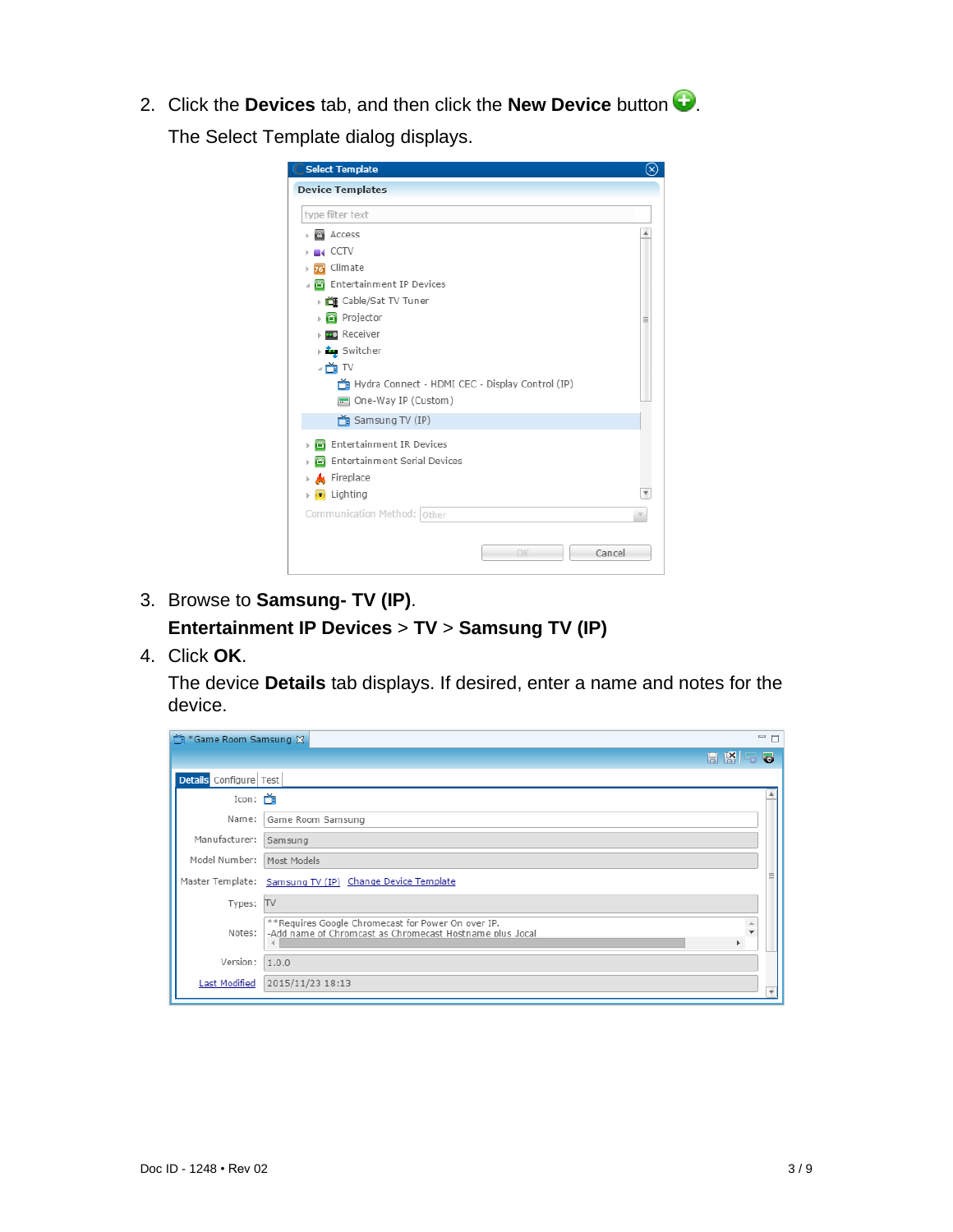5. Click the **Configure** tab, and then configure the field as follows.

**Chromecast hostname:** This is the Chromecast hostname identifier found on the Chromecast screensaver, or in the device documentation. For example – Chromcast1616.local.

**Network Address:** This is the Samsung's set static IP address.

**Network Port:** This field not be changed. The default port is set to 55000.

| 台 *Game Room Samsung &          |                                         |           | $=$ $F$                                                          |
|---------------------------------|-----------------------------------------|-----------|------------------------------------------------------------------|
|                                 |                                         |           | $H$ $R$ $R$ $R$                                                  |
| Details <b>Configure</b> Test   |                                         |           |                                                                  |
| <b>Configuration Properties</b> |                                         |           | $\sqrt{ }$                                                       |
| Name                            | Value                                   | Mandatory | Description                                                      |
| ⊿ General                       |                                         |           |                                                                  |
|                                 | Chromecast hostnan Chromecast1616.local | yes       | The hostname of your Chromecast device                           |
| Network Address                 | 100.10.20.27                            | no        | This is a device configuration property used by ALL HDM adapters |
| Network Port                    | 55000                                   | no        | This is a device configuration property used by ALL HDM adapters |
| Media Source                    |                                         |           |                                                                  |
| Raw Command                     |                                         |           |                                                                  |

6. Click the **Save** button ...

**To create a service for the Samsung TV IP Driver:** 

1. Click the **Services** tab, and then click the **New Service Instance** button .

The New Service Instance dialog displays.

|                                       | $\circledR$<br><b>RE</b> New Service Instance                            |       |                    |                           |                         |  |
|---------------------------------------|--------------------------------------------------------------------------|-------|--------------------|---------------------------|-------------------------|--|
|                                       | <b>Service</b> Devices Scenes                                            |       |                    |                           |                         |  |
|                                       | Name: Game Room TV                                                       | Area: | <b>Game Room</b>   |                           | $\overline{\mathbf{v}}$ |  |
|                                       |                                                                          |       |                    |                           |                         |  |
| Notes:                                |                                                                          |       |                    |                           |                         |  |
|                                       |                                                                          |       |                    |                           |                         |  |
|                                       | Service Definition:                                                      |       | Service RF Code: 4 |                           |                         |  |
|                                       | type filter text                                                         |       |                    |                           |                         |  |
| 霐                                     | Camera Viewer Service v2.0.0                                             |       |                    |                           |                         |  |
|                                       | Contact Closure Service (Momentary Open-Close-Stop Service) v1.0.0       |       |                    |                           |                         |  |
|                                       | Contact Closure Service (Momentary Open-Close-Stop With Feedback) v1.0.0 |       |                    |                           |                         |  |
| H                                     | Contact Closure Service (Momentary with Feedback) v1.0.0                 |       |                    |                           |                         |  |
| H                                     | Contact Closure Service (Momentary) v1.0.0                               |       |                    |                           |                         |  |
| ×                                     | Contact Closure Service (Toggle with Feedback) v1.0.0                    |       |                    |                           |                         |  |
| H                                     | Contact Closure Service (Toggle) v1.0.0                                  |       |                    |                           |                         |  |
|                                       | Distributed Audio Service v2.0.1                                         |       |                    |                           |                         |  |
| H                                     | Door Entry Service v1.0.0                                                |       |                    |                           |                         |  |
| ⋒                                     | Door Lock Service v1.0.0                                                 |       |                    |                           |                         |  |
|                                       | Entertainment Service v2.0.0                                             |       |                    |                           |                         |  |
|                                       | Fireplace Service v1.0.0                                                 |       |                    |                           |                         |  |
| H                                     | Garage Service v1.0.0                                                    |       |                    |                           |                         |  |
| ÷.                                    | Gate Service v1.0.0                                                      |       |                    |                           |                         |  |
| AA Intrusion Partition Service v1.1.0 |                                                                          |       |                    |                           |                         |  |
|                                       | Lighting Dimmer Service v1.0.0                                           |       |                    |                           |                         |  |
|                                       | $\overline{\mathbf{v}}$<br><b>EN</b> Lighting Keynad Service v4 0.0      |       |                    |                           |                         |  |
|                                       | App Module: Entertainment                                                |       |                    |                           |                         |  |
|                                       |                                                                          |       |                    | <bac<br>Next&gt;</bac<br> | Cancel<br>Finish        |  |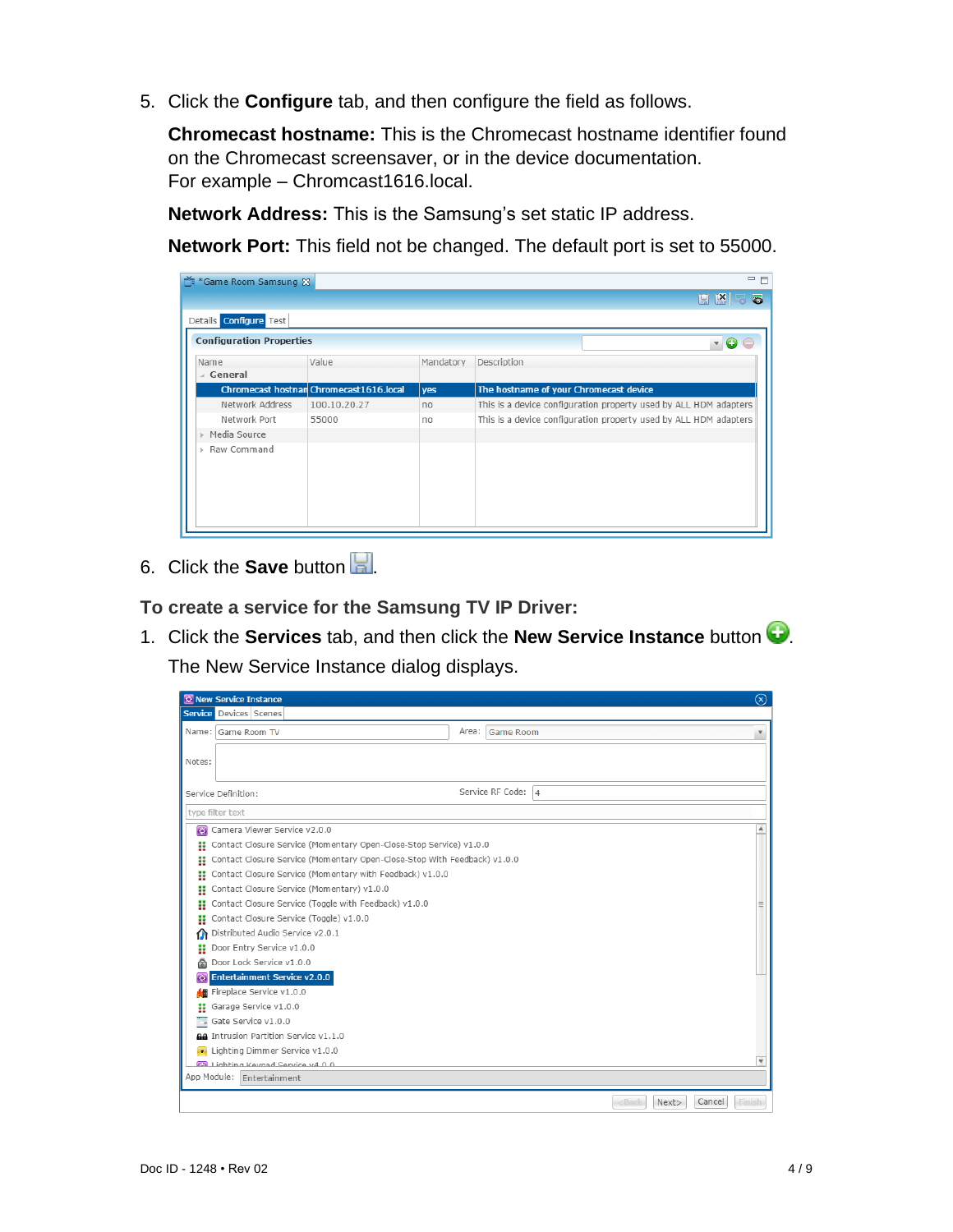- 2. Enter the name of the service in the **Name** field, select the area, and then click **Entertainment Service**.
- 3. Click **Next** to display the **Devices** tab.

| <b>RE New Service Instance</b><br>$(\mathsf{x})$ |                             |                                                               |                      |  |  |  |  |
|--------------------------------------------------|-----------------------------|---------------------------------------------------------------|----------------------|--|--|--|--|
| Service Devices Scenes                           |                             |                                                               |                      |  |  |  |  |
| $\bullet$ Compatible $\circ$ Selected (2)<br>All | Req. △ Control Point        | Value                                                         | Use                  |  |  |  |  |
| type filter text                                 | <b>Volume Device</b>        | Game Room Samsung                                             |                      |  |  |  |  |
|                                                  | Audio On/Off                | DirecTV - HR34 & HR44 (device)                                | ⊻                    |  |  |  |  |
| <b>Game Room</b>                                 | Display Aspect Control      | DirecTV - HR34 & HR44 (device)                                | ✓                    |  |  |  |  |
| Game Room Samsung<br>ا گا                        | Display On/Off              | Game Room Samsung                                             |                      |  |  |  |  |
| DirecTV - HR34 & HR44 (device                    | Source Aspect Control       | DirecTV - HR34 & HR44 (device)                                | ⊻                    |  |  |  |  |
| Entry                                            | Source Aux Commands         | Game Room Samsung                                             |                      |  |  |  |  |
|                                                  | Source Channel Buttons      | DirecTV - HR34 & HR44 (device)                                | ☑                    |  |  |  |  |
| Kitchen                                          | Source Digit Keypad Buttons | DirecTV - HR34 & HR44 (device)                                | ⊽                    |  |  |  |  |
| Master Suite                                     | Source DVR Commands         | Game Room Samsung                                             |                      |  |  |  |  |
| Pool / Lanai                                     | Source Function Key Buttons | DirecTV - HR34 & HR44 (device)                                | ⊻                    |  |  |  |  |
| Unassigned Devices                               | Source Guide Buttons        | DirecTV - HR34 & HR44 (device)                                | ⊻                    |  |  |  |  |
| ‡⊞ Access - Gate - On/Off Switch                 |                             | Source Menu Navigation Buttons DirecTV - HR34 & HR44 (device) | $\blacktriangledown$ |  |  |  |  |
| Audio - CS-BR-1                                  | Source On/Off               | Game Room Samsung                                             |                      |  |  |  |  |
|                                                  | Source Playback Buttons     | DirecTV - HR34 & HR44 (device)                                | ⊻                    |  |  |  |  |
|                                                  | Source Playlist Buttons     | DirecTV - HR34 & HR44 (device)                                | ⋥                    |  |  |  |  |
| $\overline{\mathbf{v}}$                          |                             |                                                               |                      |  |  |  |  |
| HL.<br>$\left  \cdot \right $<br>$\mathbb{R}$    |                             |                                                               |                      |  |  |  |  |
|                                                  |                             | <back<br>Next</back<br>                                       | Finish<br>Cancel     |  |  |  |  |

- 4. In the left panel, select the devices you want to use in the service.
- 5. In the right panel, set the values for each control point.

Click the **Value** field to view the drop-down menu and select a device.

6. Click **Next** to display the **Scenes** tab.

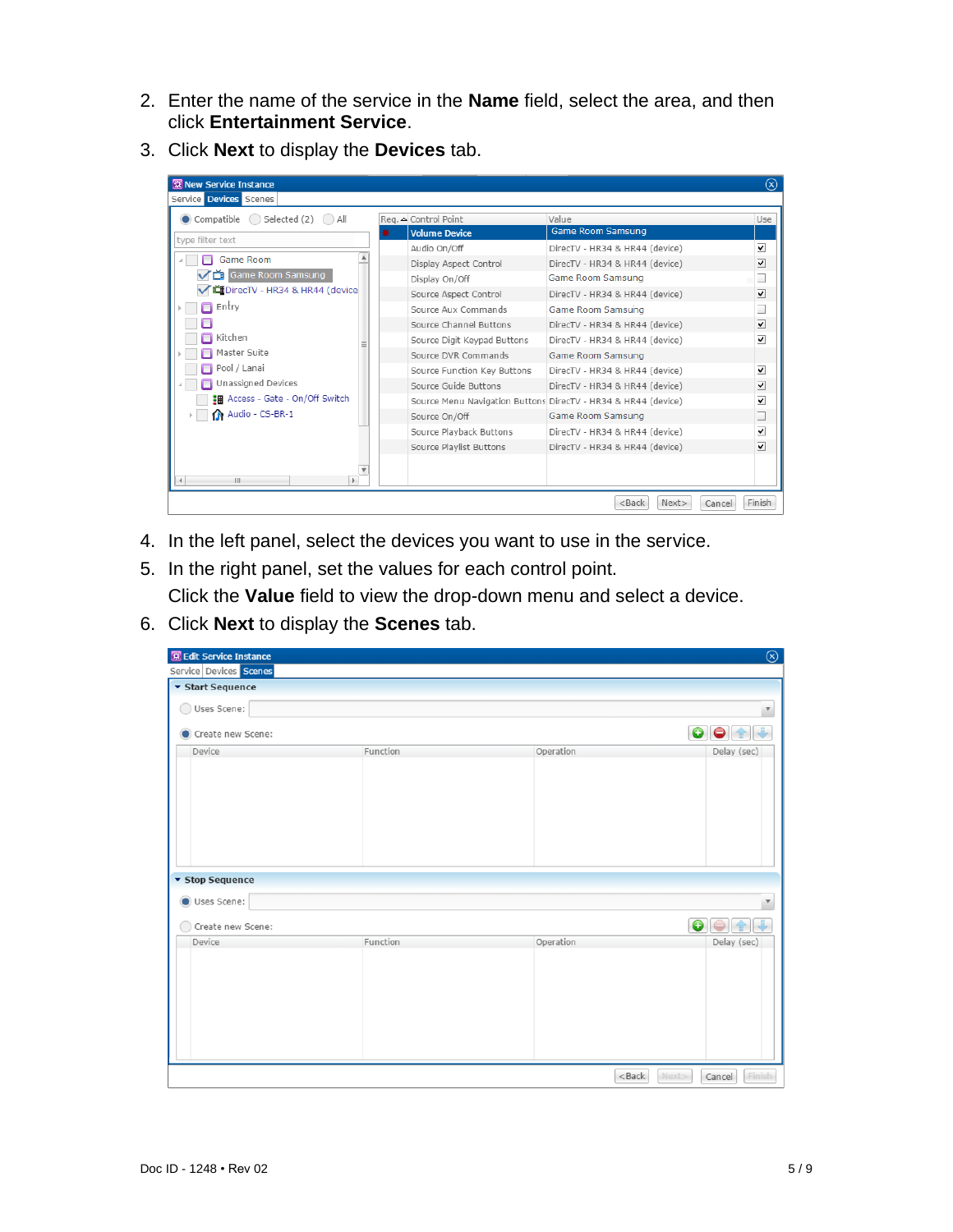<span id="page-5-0"></span>**To configure the scene:**

1. In the **Start Sequence** field, select **Create new Scene**, and then click the **New Device Operation** button  $\bullet$ .



- 2. Configure the **Device**, **Function**, and **Operation** drop-down menus with the following values.
	- **Device**: Samsung TV (IP)
	- **Function**: Switch (or other desired action)
	- **Operation**: Turn On

**Note**: This command is sent directly to Chromecast, turning the TV on (via HDMI CEC) and switching to the Chromecast input. You can create a scene to switch inputs.

| <b>R</b> Edit Service Instance |          |              | $\circledR$ |
|--------------------------------|----------|--------------|-------------|
| Service Devices Scenes         |          |              |             |
| ▼ Start Sequence               |          |              |             |
| Uses Scene:                    |          |              |             |
| Create new Scene:              |          |              |             |
| Device                         | Function | Operation    | Delay (sec) |
| Game Room Samsung              | Switch   | Turn On $()$ | 0.00        |

- 3. Repeat steps 1 and 2 for each device being used in the scene.
- 4. Go to the **Stop Sequence** field, select **Create new Scene**, and then click the **New Device Operation** button  $\bullet$ .

| <b>Edit Service Instance</b> |          |           | $^{\circledR}$              |
|------------------------------|----------|-----------|-----------------------------|
| Service Devices Scenes       |          |           |                             |
| <b>Start Sequence</b>        |          |           |                             |
| Stop Sequence                |          |           |                             |
| Uses Scene:                  |          |           | <b>New Device Operation</b> |
| Create new Scene:            |          |           |                             |
| Device                       | Function | Operation | Delay (sec)                 |
|                              |          |           |                             |
|                              |          | $<$ Back  | Next><br>Finish<br>Cancel   |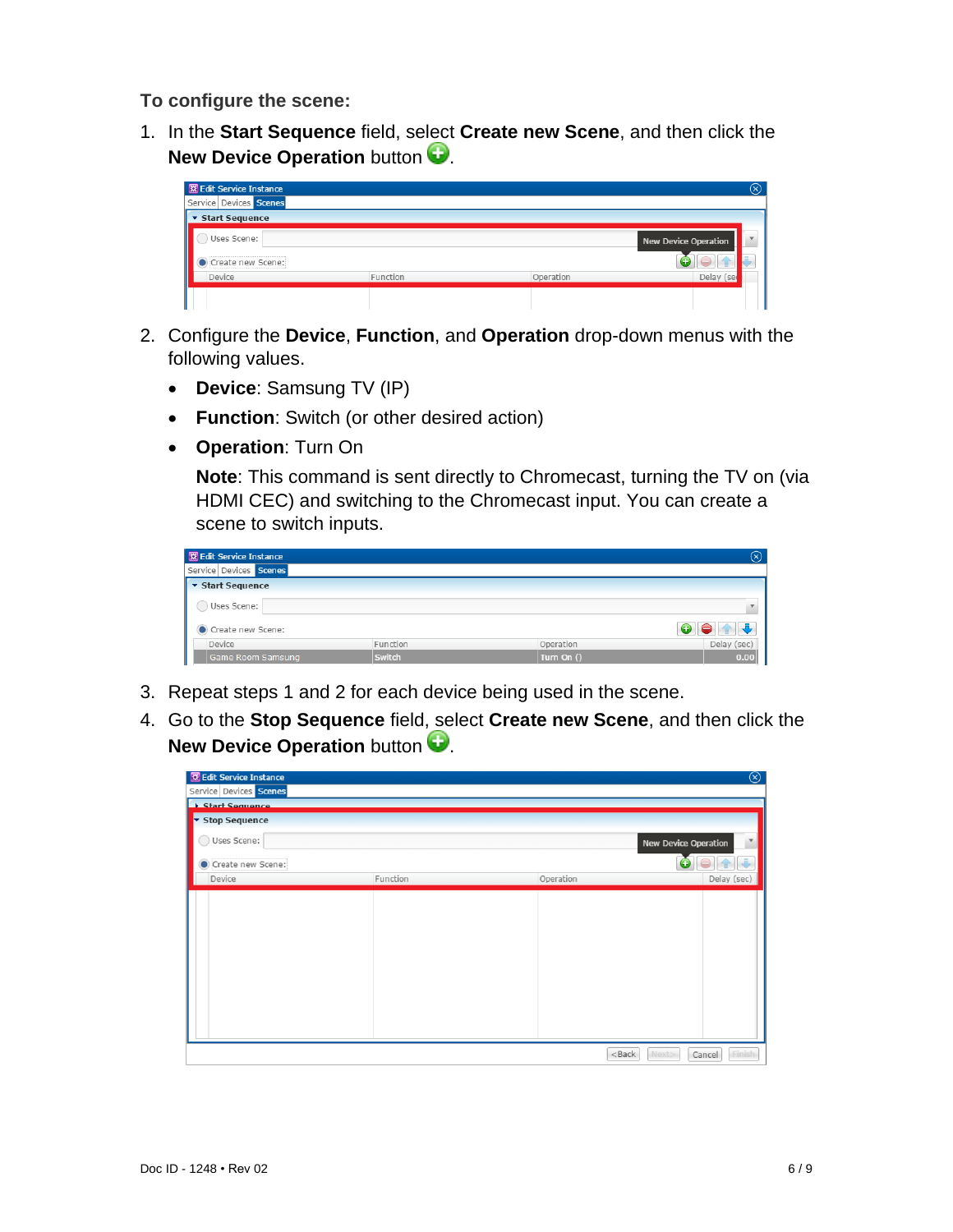- 5. Configure the **Device**, **Function**, and **Operation** drop-down menus with the following values.
	- **Device**: Samsung TV (IP)
	- **Function**: Switch
	- **Operation**: Turn Off

| $\circledcirc$<br><b>RE</b> New Service Instance |                     |                |                             |  |
|--------------------------------------------------|---------------------|----------------|-----------------------------|--|
| Service Devices Scenes<br>▼ Start Sequence       |                     |                |                             |  |
|                                                  |                     |                |                             |  |
| Uses Scene:<br>$($ )                             |                     |                | $\overline{\mathbf v}$      |  |
| Create new Scene:                                |                     |                | $\bullet$<br>$\bullet$<br>曾 |  |
| Device                                           | Function            | Operation      | Delay (sec)                 |  |
| Game Room Samsung                                | Switch              | Turn On ()     | 0.00                        |  |
| DirecTV                                          | Switch              | Turn On ()     | 0.00                        |  |
| <b>Game Room Samsung</b>                         | <b>Media Source</b> | Next Source () | 0.30                        |  |
|                                                  |                     |                |                             |  |
|                                                  |                     |                |                             |  |
|                                                  |                     |                |                             |  |
|                                                  |                     |                |                             |  |
|                                                  |                     |                |                             |  |
| ▼ Stop Sequence                                  |                     |                |                             |  |
| Uses Scene:                                      |                     |                | $\overline{\mathbf v}$      |  |
|                                                  |                     |                |                             |  |
| Create new Scene:                                |                     |                | $\bullet$<br>⊜<br>€         |  |
| Device                                           | Function            | Operation      | Delay (sec)                 |  |
| Game Room Samsung                                | Switch              | Turn Off ()    | 0.00                        |  |
| <b>DirecTV</b>                                   | Switch              | Turn Off ()    | 0.00                        |  |
|                                                  |                     |                |                             |  |
|                                                  |                     |                |                             |  |
|                                                  |                     |                |                             |  |
|                                                  |                     |                |                             |  |
|                                                  |                     |                |                             |  |
|                                                  |                     |                |                             |  |
|                                                  |                     | $<$ Back       | Finish<br>Next><br>Cancel   |  |

- 6. Repeat steps 4 and 5 for each device and desired device operation.
- 7. Click **Finish**.
- 8. Deploy the project.

#### User interface example

Once you have configured and deployed your project, access the entertainment service created for the projector.

**To access the service in the ClareHome app:** 

- 1. Launch the ClareHome app, and then select your user space.
- 2. Tap **My Devices** to view the inventory page.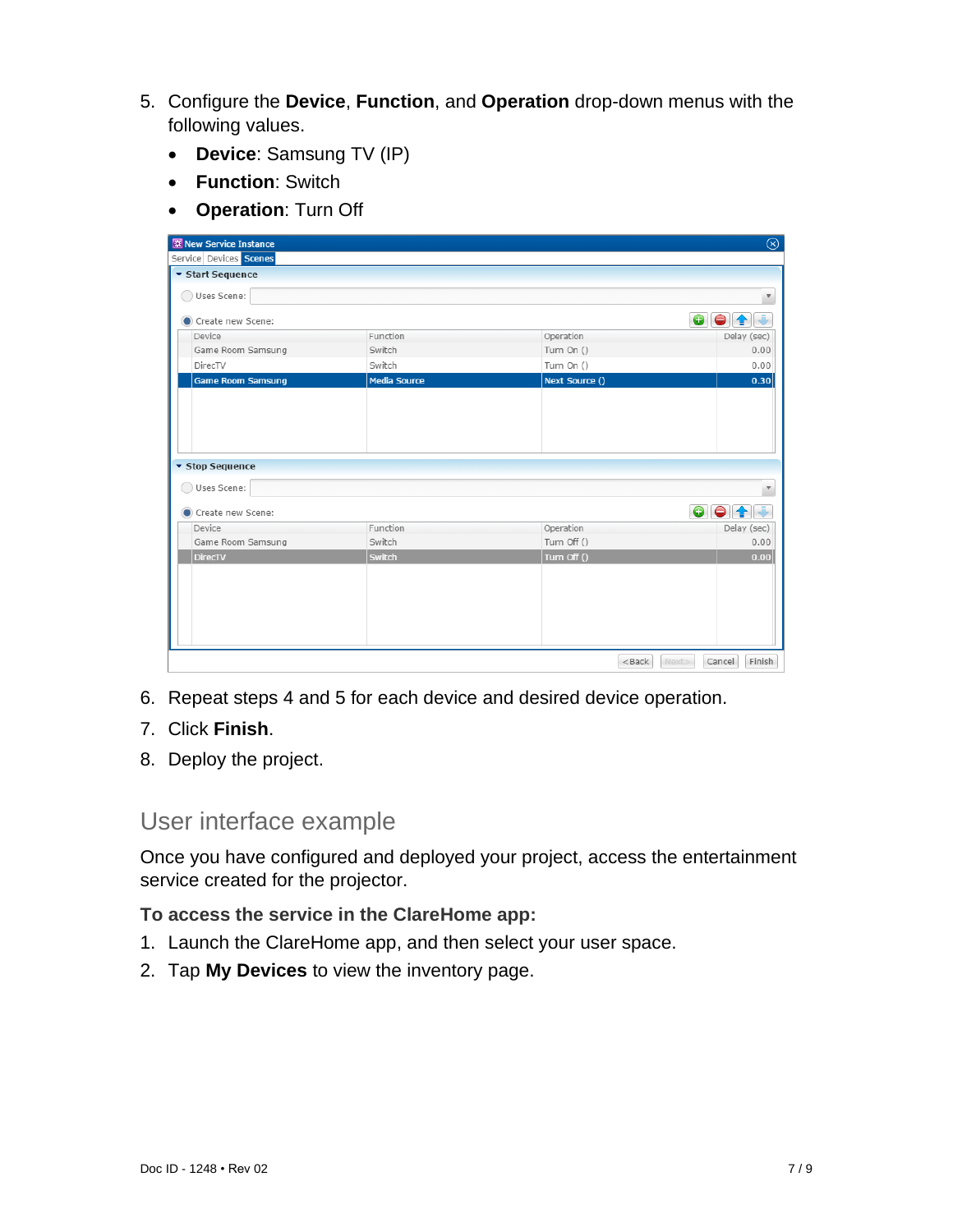3. Tap **Entertainment**.

| <b>But</b> My Devices       |                        |
|-----------------------------|------------------------|
| Э.<br><b>Device</b><br>Area |                        |
| Access                      | Þ                      |
| CCTV                        | Ъ                      |
| Climate                     | Þ                      |
| Entertainment               | Þ                      |
| Fireplace                   | Þ                      |
| Lighting                    | Þ                      |
| Music                       | Þ                      |
| Scene                       | Þ                      |
| Security                    | Þ                      |
| Shades                      | Þ                      |
| Water                       | Þ                      |
|                             |                        |
| Home<br><b>My Devices</b>   | InfoStream<br>Activity |

4. Tap the area that you want to access – for example, Game Room.

 $-$  or  $-$ 

Tap  $\bigodot$  to add the area to your space. Return to your space and tap  $\bigodot$  to access the service.

**Note:** We only recommend adding the service to your space if the service is regularly used.

| Entertainment        |  |
|----------------------|--|
| Add New Device Icon  |  |
| Game Room            |  |
| Cable                |  |
| Garage Entertainment |  |
|                      |  |
|                      |  |

5. The area displays.